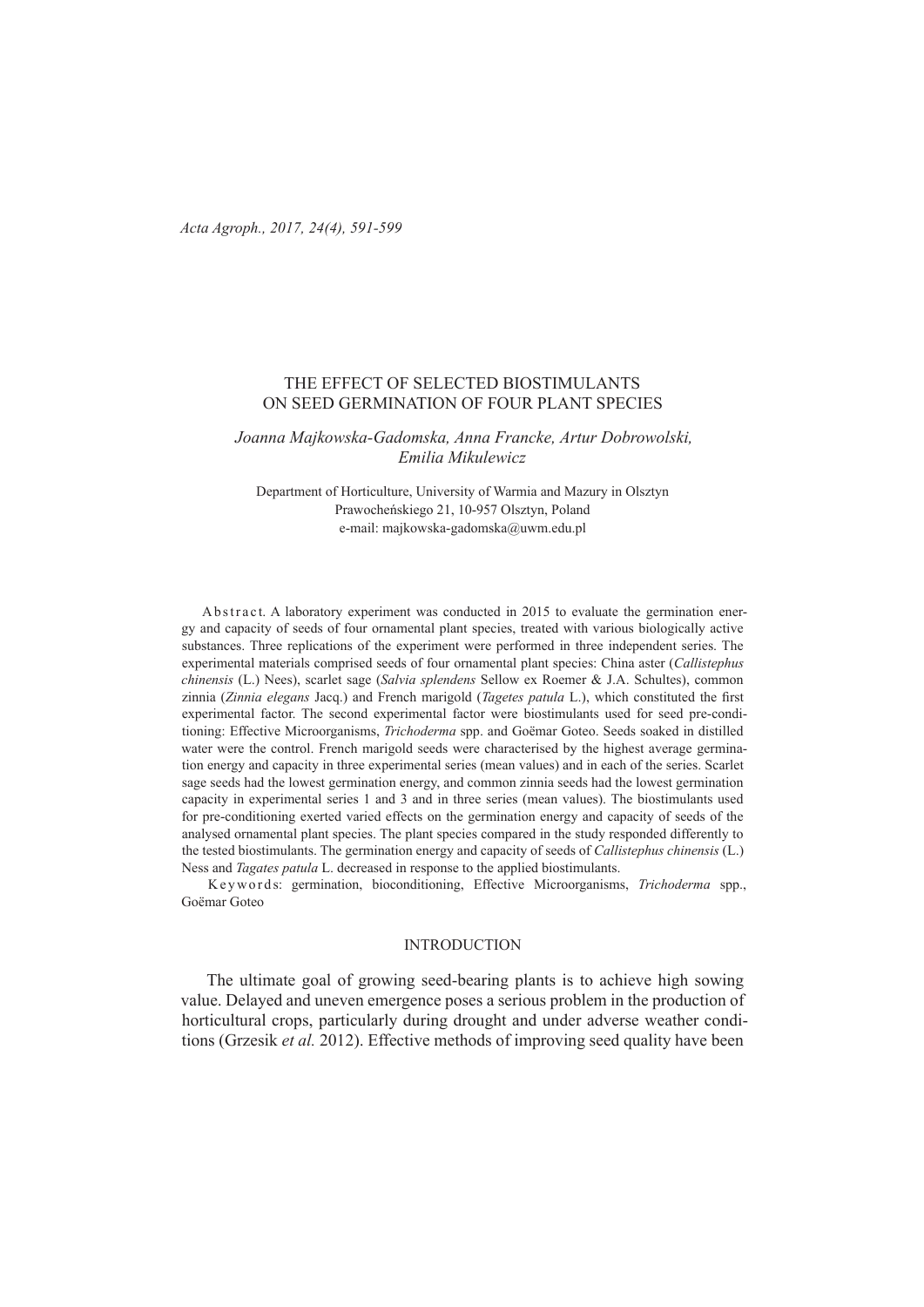continuously searched for in order to increase germination capacity (Borowski and Michałek 2006, Dziąg and Szczech 2011, Małuszyńska *et al*. 2012). Due to the presence of numerous soil-borne pathogens, pre-sowing conditioning of seeds is becoming a necessity. Undressed seeds are characterised by poor germination and infected seedlings die, which reduces the number of plants per stand, crop yield and quality. Seed priming is the most common and cheapest treatment applied in agricultural and horticultural practice (Juszczak *et al.* 2001). The use of synthetic substances is not allowed in organic farming, which is why alternative seed preconditioning agents, including biostimulants, have been gaining popularity. Such products can be applied to soil or in the form of spray, seed dressing or a seed conditioner. Pre-conditioning involves increasing seed moisture content to approximately 40% by soaking in water or solutions of biological compounds, followed by incubation. Such treatment accelerates seedling emergence, improves germination uniformity and seedling health under different weather conditions (Grzesik *et al.* 2013). Various seed priming methods have been extensively researched and discussed in the literature, but there is insufficient information on the parameters of the seed priming process in different plant species (Grzesik and Janas 2013). According to Janas (2009), biological agents can be successfully used in the production of ornamental plants. The most widely used are Effective Microorganisms (EM), Goёmar Goteo and *Trichoderma* spp*.*

Fungi of the genus *Trichoderma* spp*.* have disinfecting properties and produce compounds that accelerate seed germination, such as gibberellins and zeatins (Małuszyńska *et al.* 2012). Those microorganisms are potent antagonists of parasitic soil-inhabiting fungi. Effective Microorganisms (EM), a combination of approximately 80 species of anaerobic and aerobic microorganisms, improve seed germination. Goëmar Goteo is intended for use as an aqueous solution. The product contains mainly phosphorus and potassium. These elements are important during the rooting process. Organic substances support cell division.

The objective of this study was to evaluate, in laboratory tests, the germination energy and capacity of seeds of four ornamental plant species, treated with the following biologically active substances: EM, *Trichoderma* spp. and Goёmar Goteo.

## MATERIALS AND METHODS

A two-factorial experiment was conducted in November and December of 2015 in the laboratory of the Department of Horticulture at the University of Warmia and Mazury in Olsztyn. Three replications of the experiment were performed in three independent series to determine the germination energy (GE) and germination capacity (GC) of seeds.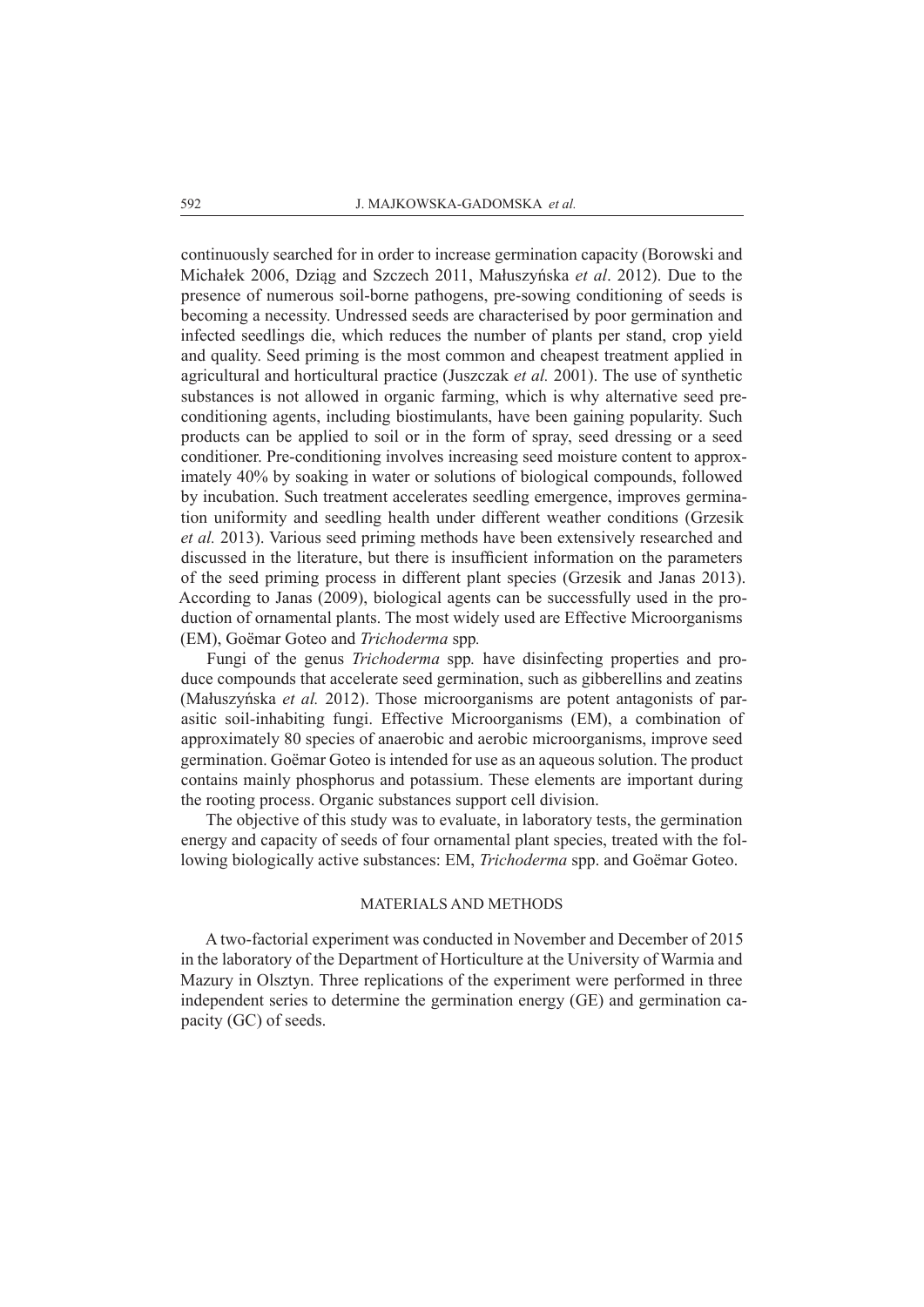The first experimental factor were four ornamental plant species: China aster (*Callistephus chinensis* (L.) Nees), scarlet sage (*Salvia splendens* Sellow ex Roemer & J.A. Schultes), common zinnia (*Zinnia elegans Jacq*.) and French marigold (*Tagetes patula* L.). The second experimental factor were biostimulants used for seed pre-conditioning: Effective Microorganisms (EM) at a concentration of 20%, *Trichoderma* – 2.4 g dm<sup>-3</sup>, and Goëmar Goteo – 1%. Seeds soaked in distilled water were the control.

Seeds were conditioned in flasks; 150 seeds of each plant species were soaked in solutions of biological compounds for 30 minutes. Seeds with visible mechanical damage were discarded. The seeds were dried on sterile filter paper, under relatively aseptic conditions, and they were placed in PS 100 mm Petri dishes (50 seeds per dish) lined with two layers of filter paper soaked with conditioning substances. Wet seeds were incubated at a temperature of 24/20°C (day/night) with the methodology developed by the Main Inspectorate of Plant Health and Seed Inspection. Seeds that produced a sprout with a minimum length of 1 mm were classified as germinated (ISTA 2003). Germination energy and germination capacity were evaluated after 3 days and 8 days, respectively.

The results of the study were analysed statistically by analysis of variance (ANOVA). The significance of differences was determined by creating confidence intervals in Tukey's test at a significance level of  $\alpha = 0.05$ . All calculations were performed in the program STATISTICA 12.

### RESULTS AND DISCUSSION

Seed germination is defined as the ability to produce a seedling. The rate of germination is determined by temperature, relative humidity, moisture content, exposure to light, concentrations of  $O_2$  and  $CO_2$  in air, and the substrate used (ISTA 2003). A dormant seed is one that is unable to germinate under normally optimal conditions. Seed dormancy and germination are also regulated by endogenous factors, primarily growth regulators, hormones and the allelopathic effects of microorganisms. Under adverse environmental conditions, the efficiency of crop production is determined by the sowing value of seeds. The laboratory procedures used for evaluating the germination capacity of seeds are limited to counting the number of seeds that germinated within a specified period of time. Researchers emphasize the importance of germination energy and germination capacity as a combination of indices that characterize a seed at the moment of sowing. According to Baranowski (2008), a decrease in germination capacity is preceded by a decrease in seed vigour. A key factor in assessing seed quality is viability, i.e. the period of time a seed remains capable of germination after dormancy (Borowski and Michałek 2006, Grzesik and Janas 2013a, b). In the present study, French marigold (*Tagetes patula* L.) seeds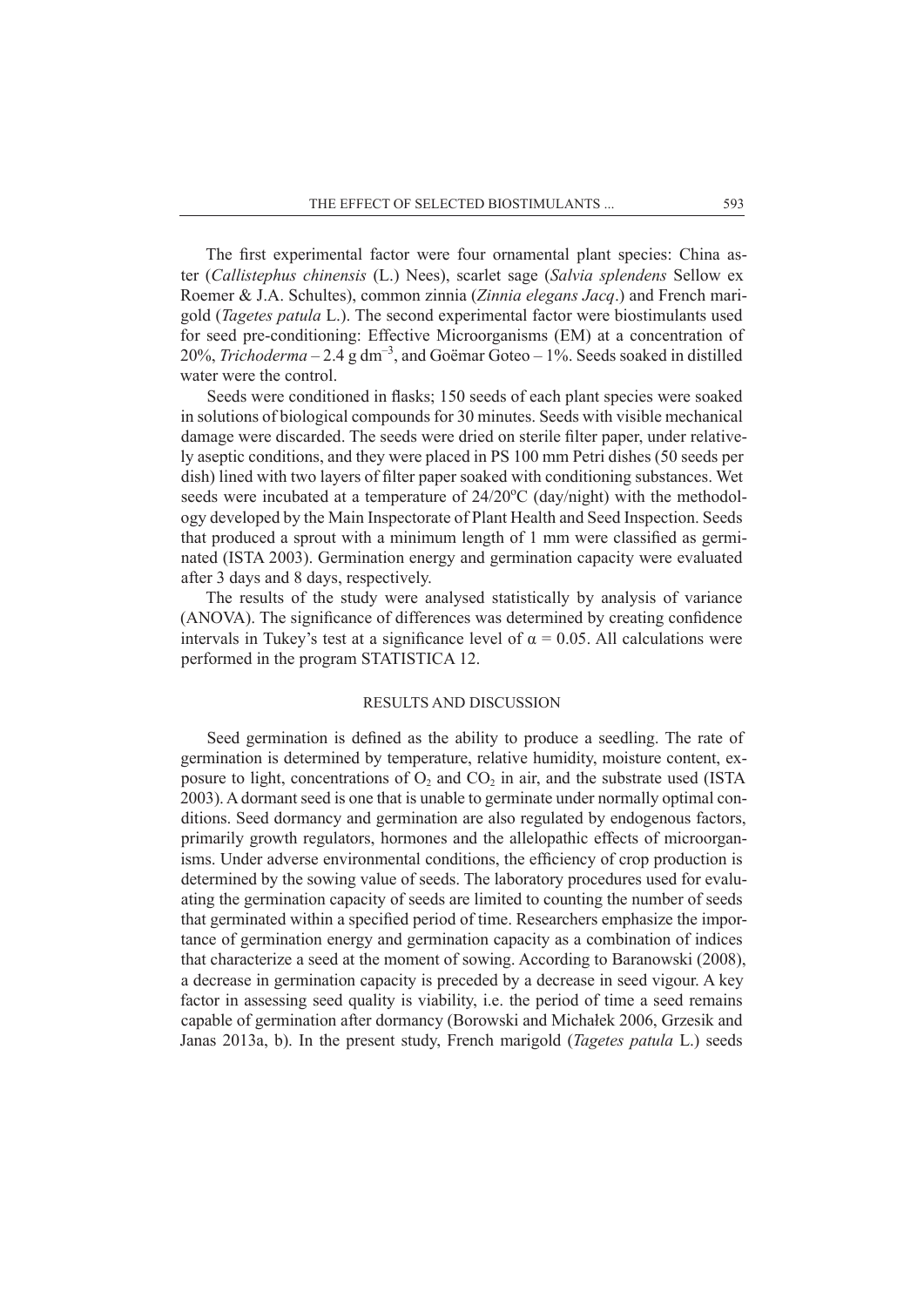were characterised by the highest average germination energy and germination capacity in three experimental series (mean values) and in each of the series. Scarlet sage (*Salvia splendens* Sellow ex Roemer & J.A. Schultes) seeds had the lowest germination energy, and common zinnia (*Zinnia elegans Jacq*.) seeds had the lowest germination capacity in experimental series 1 and 3 and in the three series (mean values) (Table 1).

Attempts have also been made to develop effective methods for accelerating seed germination and improving emergence uniformity, such as hydropriming/hydroconditioning (Lewak and Kopcewicz 2009, Grzesik *et al.* 2013b). According to Grzesik *et al.* (2012), one of the problems encountered in organic crop production is a shortage of registered protection agents that could be used to protect seeds and seed plantations, and to prevent and control the contamination by microflora. To maximise its effectiveness, seed priming needs to be tailored to each plant species or even variety. The seed priming process has been well documented in the literature, but detailed data on the effects of seed pre-conditioning with biologically active substance are scarce (Borowski and Michałek 2006, Dziąg and Szczech 2011). Previous research has shown that the high vigour of seeds subjected to bio-priming, manifested in the ability to produce healthy seedlings, is probably associated with the disinfecting properties of the tested agents. Similar conclusions were formulated by Nowakowska (2005) who analysed the antagonistic activity of solutions containing fungal strains against the causative agents of damping off of sugar beet seedlings. Grzesik *et al.* (2012), and Janas and Grzesik (2006b) also demonstrated that biologically active substances increased seed vigour and reduced the number of mouldy seeds.

In our study, the biostimulants used for pre-conditioning exerted varied effects on the germination energy and germination capacity of the analysed seeds (Table 1). The plant species compared in the study responded differently to the tested biostimulants. The germination capacity of seeds was significantly reduced by Effective Microorganisms (EM) in experimental series 2, and by Goёmar Goteo in series 3. Our results contradict the findings of Janas and Grzesik (2005), Janas and Grzesik (2006a), and Małuszyńska *et al.* (2012), who reported a significant improvement in the vigour and health of seeds treated with EM. In a study by Janas (2013), EM and Goёmar Goteo had a beneficial influence on dill seeds. According to Faltyn and Miszkieło (2008), germination capacity is affected primarily by the dose of the seed priming agent. When applied at the concentrations recommended by the manufacturer, such agents increase the germination energy and germination capacity of seeds, whereas the same agents used at a double dose decrease the values of those indices. However, Okorski and Majchrzak (2008) did not observe any influence of EM solutions on the germination capacity of pea seeds. Szydłowska and Małuszyńska (2011) demonstrated that EM did not significantly improve seed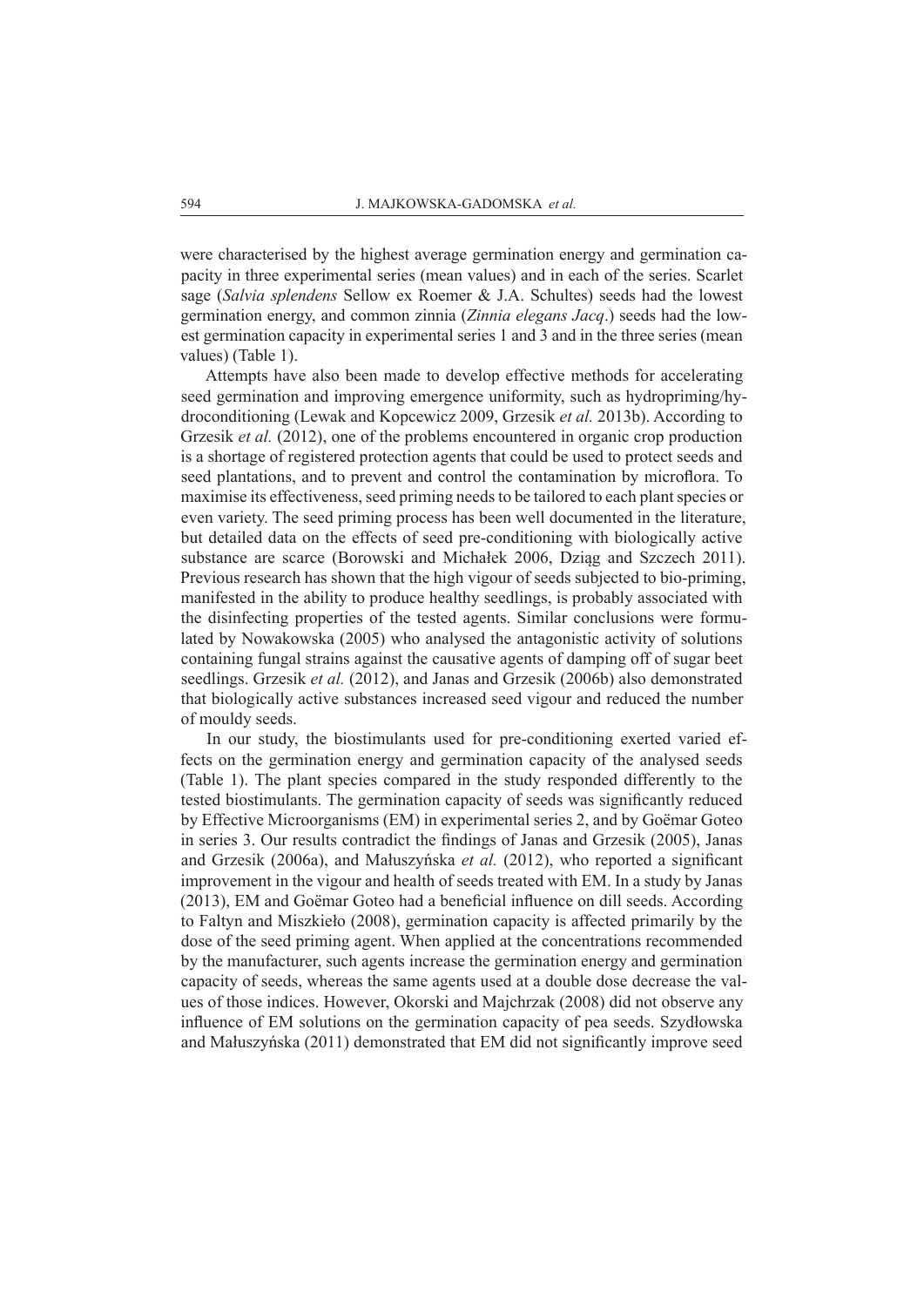germination. Varied effects of biostimulants on the germination energy and germination capacity of seeds of selected ornamental plant species were also noted in our experiment. The efficacy of biostimulants varied across the analysed species. An analysis of the responses of seeds of the four examined species to the tested biostimulants (interactions) revealed that French marigold seeds were characterised by the highest germination energy and germination capacity (74.6 and 96.6%, respectively), scarlet sage seeds from the control treatment had the lowest germination energy (2.6%), and China aster seeds pre-conditioned with EM had the lowest germination capacity (40.0%).

An analysis of mean values in the three experimental series indicated that the germination energy of China aster seeds was significantly reduced by the applied biostimulants, in comparison with the control treatment with distilled water. The germination capacity of China aster seeds decreased in response to EM, and it was the highest when seeds were pre-conditioned with *Trichoderma* spp.*,* but at the same level of significance as the control seeds. Dziąg and Szczech (2011) also demonstrated that fungi of the genus *Trichoderma* spp*.* produce compounds that accelerate seed germination, such as gibberellins and zeatins. The effectiveness of *Trichoderma* spp. was also confirmed by Pięta *et al.* (2002) who analysed soybean seeds, and by Sadowski *et al.* (2006) who investigated the effect of the above fungi on the vigour and health of radish seeds. However, in a study by Domaradzki *et al.* (2014) the germination capacity of vegetable seeds was not significantly altered by fungi of the genus *Trichoderma* spp., relative to the control treatment.

The analysed biostimulants had a positive effect on the germination energy of scarlet sage seeds. The most beneficial influence was exerted by *Trichoderma*  spp*.* The biostimulants reduced seed germination capacity, in comparison with the control treatment.

Common zinnia seeds treated with Goёmar Goteo were characterised by the highest germination energy (27.3%). The germination capacity of common zinnia seeds was the highest (69.3%) when they were pre-conditioned with EM. *Trichoderma* spp. reduced both the germination capacity and germination energy of common zinnia seeds.

The germination energy and germination capacity of French marigold decreased in response to treatment with the analysed biostimulants, and the highest decrease was noted for EM.

Bioconditioning of seeds aimed at improving their sowing value, accelerating germination and seedling growth is recommended in all crop production systems, but further research is needed to select the most appropriate priming agents, determine their doses, treatment time, and effects on seeds of different plant species (Borowski and Michałek 2006, Dziąg and Szczech 2011, Małuszyńska *et al.* 2012).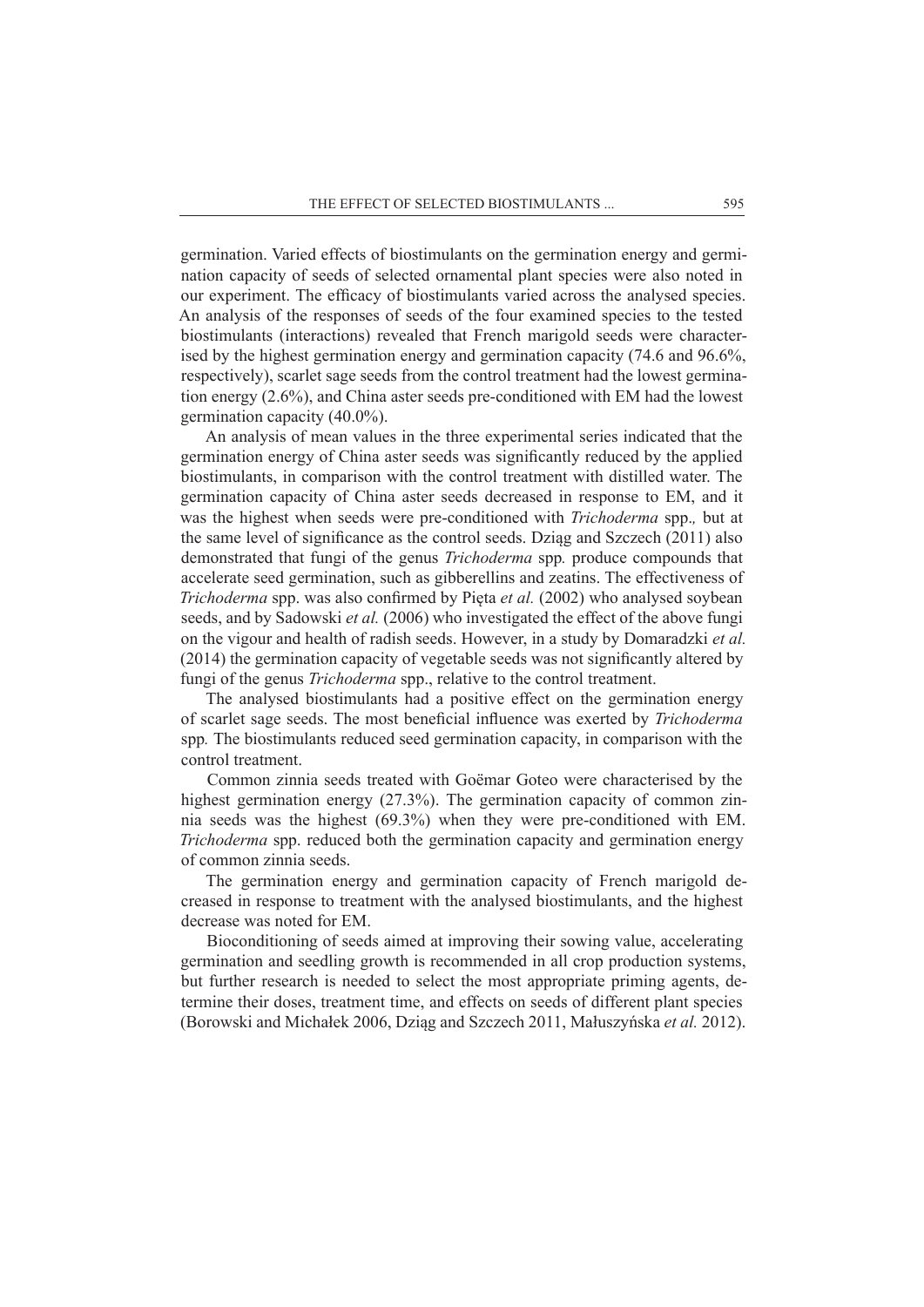**Table 1.** The effect of biologically active substances used for pre-conditioning on the germination energy (GE) and germination capacity (GC) of seeds of China aster (*Callistephus chinensis* (L.) Nees), scarlet sage (*Salvia splendens* Sellow ex Roemer & J.A. Schultes), common zinnia (*Zinnia elegans Jacq.*) and French marigold (*Tagetes patula* L.)

| Species                                                 | Biostimulant          | Series 1  |       | Series <sub>2</sub> |       | Series 3                 |            | Mean of three<br>series |      |
|---------------------------------------------------------|-----------------------|-----------|-------|---------------------|-------|--------------------------|------------|-------------------------|------|
|                                                         |                       | <b>GE</b> | GC    | <b>GE</b>           | GC    | <b>GE</b>                | ${\rm GC}$ | <b>GE</b>               | GC   |
|                                                         |                       |           |       |                     |       | $\overline{\frac{0}{0}}$ |            |                         |      |
| Callistephus<br><i>chinensis</i> (L.) Ness              | Control               | 68.0      | 84.0  | 46.0                | 82.0  | 58.0                     | 90.0       | 57.3                    | 85.3 |
|                                                         | EM                    | 0.0       | 34.0  | 40.0                | 0.0   | 18.0                     | 86.0       | 19.3                    | 40.0 |
|                                                         | Trichoderma spp. 36.0 |           | 82.0  | 40.0                | 86.0  | 72.0                     | 90.0       | 49.3                    | 86.0 |
|                                                         | Goëmar Goteo          | 42.0      | 92.0  | 48.0                | 90.0  | 30.0                     | 64.0       | 40.0                    | 82.0 |
|                                                         | Mean                  | 36.5      | 73.0  | 43.5                | 64.5  | 44.5                     | 82.5       | 41.6                    | 73.3 |
| Salvia splendens<br>Sellow ex Roemer<br>& J.A. Schultes | Control               | 6.0       | 76.0  | 2.0                 | 80.0  | 0.0                      | 88.0       | 2.6                     | 81.3 |
|                                                         | EM                    | 10.0      | 94.0  | 14.0                | 58.0  | 14.0                     | 80.0       | 12.6                    | 77.3 |
|                                                         | Trichoderma spp. 16.0 |           | 76.0  | 16.0                | 58.0  | 20.0                     | 66.0       | 17.3                    | 66.6 |
|                                                         | Goëmar Goteo          | 0.0       | 84.0  | 10.0                | 68.0  | 6.0                      | 72.0       | 5.3                     | 74.6 |
|                                                         | Mean                  | 8.0       | 82.5  | 10.5                | 66.0  | 10.0                     | 76.5       | 9.8                     | 74.9 |
| Zinnia elegans<br>Jacq.                                 | Control               | 22.0      | 62.0  | 10.0                | 66.0  | 36.0                     | 72.0       | 22.6                    | 66.6 |
|                                                         | EM                    | 14.0      | 56.0  | 6.0                 | 66.0  | 48.0                     | 86.0       | 22.6                    | 69.3 |
|                                                         | Trichoderma spp. 14.0 |           | 66.0  | 6.0                 | 56.0  | 30.0                     | 70.0       | 16.6                    | 64.0 |
|                                                         | Goëmar Goteo          | 30.0      | 70.0  | 26.0                | 76.0  | 26.0                     | 54.0       | 27.3                    | 66.6 |
|                                                         | Mean                  | 20.0      | 63.5  | 12.0                | 66.0  | 34.8                     | 70.5       | 22.3                    | 66.6 |
| Tagetes patula L.                                       | Control               | 88.0      | 98.0  | 66.0                | 94.0  | 70.0                     | 98.0       | 74.6                    | 96.6 |
|                                                         | EM                    | 58.0      | 94.0  | 32.0                | 74.0  | 64.0                     | 82.0       | 51.3                    | 83.3 |
|                                                         | Trichoderma spp.      | 72.0      | 88.0  | 64.0                | 92.0  | 72.0                     | 92.0       | 69.3                    | 90.6 |
|                                                         | Goëmar Goteo          | 66.0      | 90.0  | 70.0                | 94.0  | 48.0                     | 90.0       | 61.3                    | 91.3 |
|                                                         | Mean                  | 71.0      | 92.5  | 58.0                | 88.5  | 63.5                     | 90.5       | 64.1                    | 90.4 |
| Mean                                                    | Control               | 46.0      | 80.0  | 31.0                | 80.5  | .40.8                    | 87.5       | 39.3                    | 82.4 |
|                                                         | EM                    | 20.5      | 69.5  | 23.0                | 49.5  | 36.0                     | 83.5       | 26.5                    | 67.5 |
|                                                         | Trichoderma spp. 34.5 |           | 78.0  | 31.5                | 73.0  | 48.5                     | 79.5       | 38.1                    | 76.8 |
|                                                         | Goëmar Goteo          | 34.5      | 84.0  | 38.5                | 82.0  | 27.5                     | 70.0       | 33.5                    | 78.6 |
| LSD 0.05 for:                                           |                       |           |       |                     |       |                          |            |                         |      |
| Species $(a)$                                           |                       | 12.02     | 10.67 | 7.91                | 17.16 | 11.18                    | 8.00       | 9.70                    | 9.54 |
| Biostimulant (b)                                        |                       | n.s.      | n.s.  | n.s.                | 15.59 | n.s.                     | 8.64       | n.s.                    | n.s  |
| Interaction $(a \times b)$                              |                       | 1.48      | 0.83  | 0.83                | 18.80 | 0.80                     | 8.30       | 0.83                    | 0.70 |

Matysiak *et al.* (2010) demonstrated that marine algae extracts exerted a positive influence on crop and ornamental plants. According to Reitz and Trumble (1996), the biostimulating effects of marine algae extracts, including *Ascophyllum nodosum* (L.), result from high concentrations of macronutrients, micronutrients and plant hormones, mostly cytokinins which are responsible for breaking dormancy (Czerpak and Piotrowska 2003).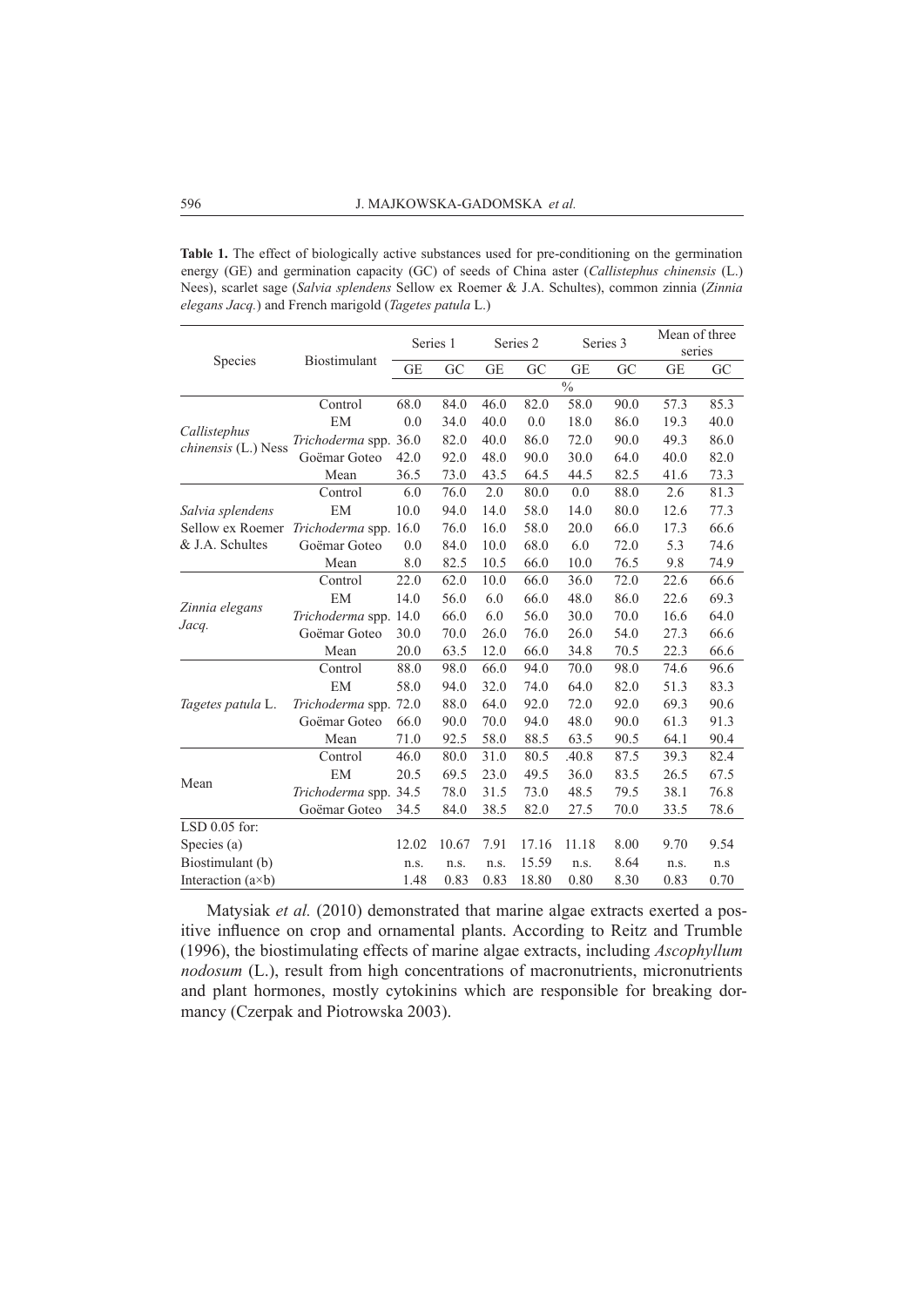In the present study, the analysed ornamental plant species responded differently to the tested pre-conditioning agents. In all experimental series, seeds began to germinate on the third day, but germination rates varied across the species (Figs 1a, b, c, d.). French marigold was characterised by the highest number of germinated seeds and the most uniform germination. Pre-conditioning with EM delayed germination and reduced germination capacity, to the highest extent in China aster and French marigold.



Fig. 1. The effect of biologically active substances used for pre-conditioning on seed germination rate: a – China aster (*Callistephus chinensis* (L.) Nees), c – scarlet sage (*Salvia splendens* Sellow ex Roemer & J.A. Schultes), c – common zinnia (*Zinnia elegans Jacq*.), d – French marigold (*Tagetes patula* L.); means of three experimental series

#### **CONCLUSIONS**

1. The germination energy and germination capacity of seeds of *Callistephus chinensis* (L.) Ness and *Tagates patula* L. decreased in response to the applied biostimulants.

2. Analysis of the mean of three series of experiments showed that biostimulants reduced energy (GE) and germination capacity (GC).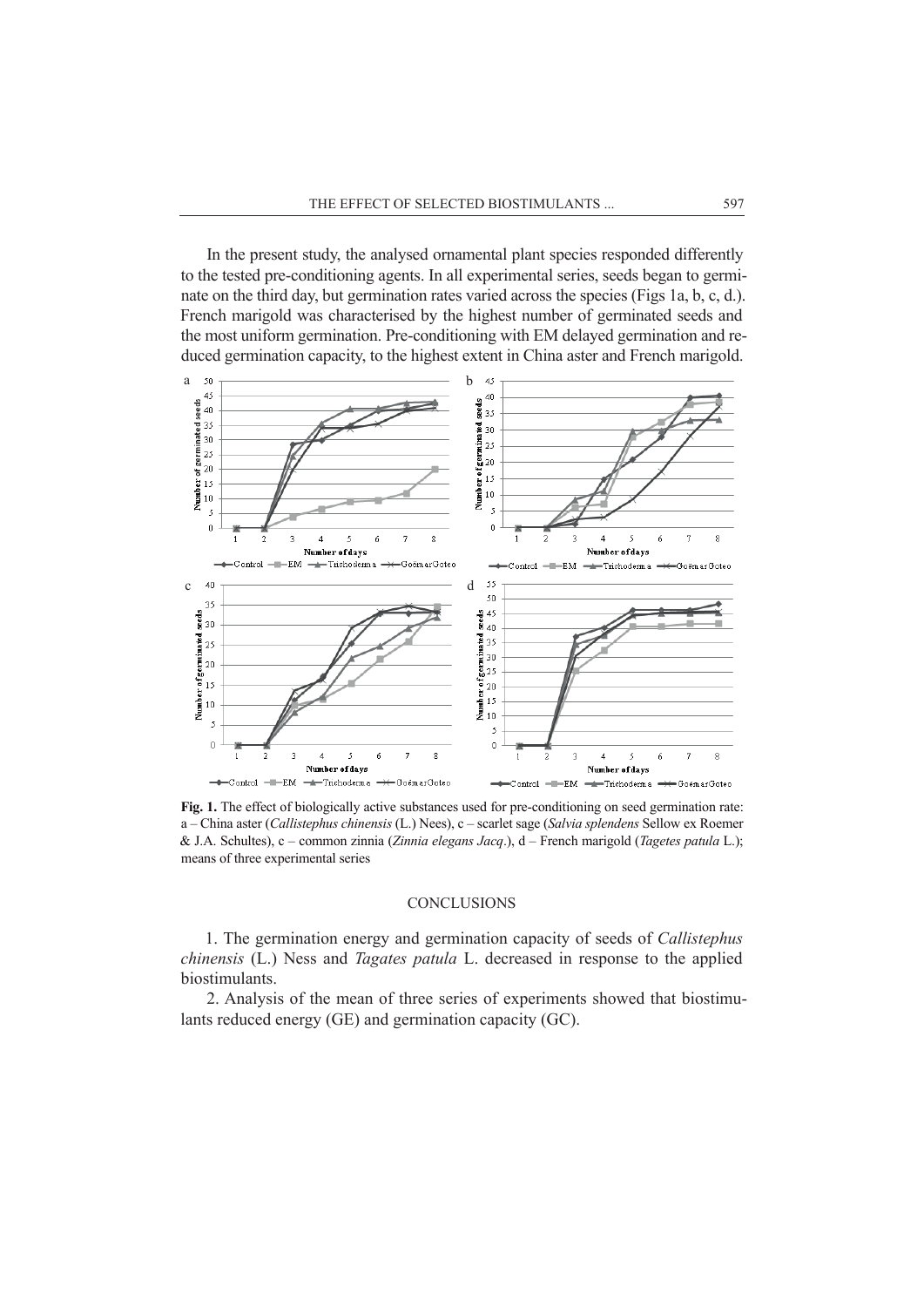#### **REFERENCES**

- Baranowski P., 2008. Radiation temperature of selected fruits and seeds as a parameter for estimating their quality (in Polish). Acta Agroph., Rozprawy i Monografie, 159(2), 1-122.
- Borowski E., Michałek S., 2006. The Effect of Seeds Conditioning on Emergence and Early Growth of Onion and Carrot Seedlings (in Polish). Annales UMCS. sec. EEE Horticultura, 16, 119-129.
- Czerpak R., Piotrowska A., 2003. Cytokinins, their structure, metabolism and biological activity (in Polish). Kosmos. 52, 203-215.
- Domaradzki M., Szymura J., Lamkiewicz J., Sadowski Cz., 2014. Organic Vegetables Preparing Seed for Sowing Seeds Inoculation of Fungal Spores (in Polish). IPS, 4(12), 11-14.
- Dziąg A., Szczech M., 2011. Trichoderma impact on the development of different vegetable species and their sensitivity to *B. cinerea*. Materiały Konferencyjne *Trichoderma* i inne grzyby w nauce i praktyce (in Polish). Radziejowice 29-30 IX 2011 r.: 32.
- Faltyn U., Miszkieło T., 2008. The influence of effective microorganism on germination capacity of dressed spring wheat seeds (in Polish). Zesz. Nauk. Uniwersytetu Przyrodniczego we Wrocławiu, Rolnictwo, 92, 31-36.
- Grzesik M., Janas R., Górnik K., Romanowska-Duda Z., 2012. Biological and physical methods of seed production and processing. J. Res. Appl. Agr. Eng., 57(3), 147-152.
- Grzesik M., Janas R., 2013a. Physiological method for improving seed germination and seedling emergence of root parsley in organic systems. J. Res. Appl. Agr. Eng., 59(3), 80-86.
- Grzesik M., Janas R., 2013b. Effect of conditioning on dill (*Anethum graveolens* L.) seed germination and plant emergence. J. Res. Appl. Agr. Eng., 58(3), 188-192.
- Grzesik M., Janas R., Górnik K., 2013. Instructions for garden dill (*Anethum graveolens* L.) cultivation for seeds using ecological methods (in Polish). Inhort Skierniewice.
- ISTA., 2003. International rules for seed testing. The International Seed Testing Association. Bassersdorf. CH-Switzerland.
- Janas R., 2009. Possibility of use of effective microorganisms in organic production of crop plants (in Polish). Probl. Inż. Rol., 3, 11-119.
- Janas R., 2013. Evaluation of possibility of the seed health status improving of dill and Hennel grown in organic systems. J. Res. Appl. Agr. Eng., 58(3), 226-228.
- Janas R., Grzesik M., 2005. Application of biological agents for improvement of quality of seeds of horticultural plants (in Polish). Prog. Plant Prot., 45(2),739-741.
- Janas R., Grzesik M., 2006 a. Pro-ecological methods of improvement of quality of seeds of horticultural plants (in Polish). ZPPNR, 510, 213-221.
- Janas R., Grzesik M., 2006 b. Effectiveness of biological methods of protection in seed cultivations of medicinal and ornamental plants (in Polish). Prog. Plant Prot., 46(2), 727-731.
- Juszczak M., Rogalińska M., Krasiński T., 2001. Priming of cereals the cheapest prophylaxis (in Polish). Prog. Plant Prot., 41, 604-606.
- Lewak S., Kopcewicz J., 2009. Plant physiology. Introduction (in Polish). PWN, 134-150.
- Małuszyńska E., Szydłowska A., Martyniak D., Dziamba Sz., Dziamba J., 2012. The influence of formulations containing effective microorganisms on germination capacity of organic seeds (in Polish). Biuletyn IHAR, 263, 33-42.
- Matysiak K., Kaczmarek S., Kierzek R., Kardasz P., 2010. Effect of seaweeds extracts and humic and fulvic acids on the germination and early growth of winter oil seed rape (*Brassica napus* L.) (in Polish). J. Res. Appl. Agr. Eng., 55(4), 28-32.
- Nowakowska H., 2005. Antagonistic activity of some fungi and Actinomycetes against pathogens of damping off of sugar beet seedlings. Plant Breed. Seed Sci., 52, 69-78.